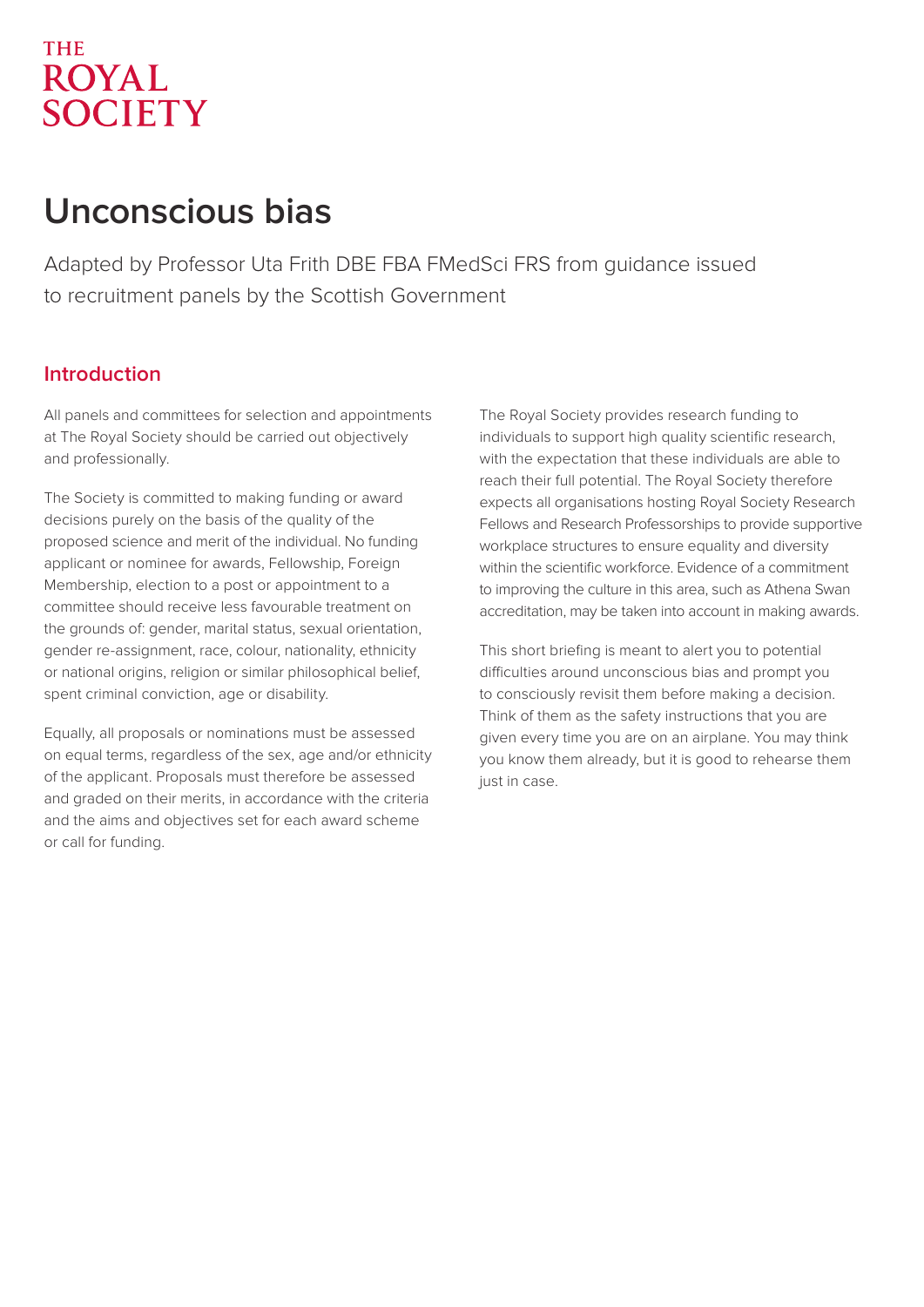## **What is unconscious bias?**

Unconscious bias is when we make judgments or decisions on the basis of our prior experience, our own personal deep-seated thought patterns, assumptions or interpretations, and we are not aware that we are doing it. The irony is that prejudice and discrimination are inevitable by-products of the efficiency of human cognition.

Making decisions about candidates is hard work and depends on being able to judge them entirely on their merits. Each and every one of us tends to believe that we are more fair, and less prejudiced than the average person. Research has shown that this is an effect of a self-serving attribution bias, one of many unconscious biases that we draw on in order to make fast decisions<sup>1</sup>.

Importantly, we have both a positive bias towards our ingroup, and a negative bias towards an outgroup. We are familiar with members of our ingroup and feel on firm ground when judging their excellence and trustworthiness.

We perceive a pleasant fluency of action when we experience familiarity, and this makes us feel confident and in control of our decisions<sup>2</sup>. With unfamiliar members of other groups we are on less sure ground. It often seems like taking a high risk to select such a candidate. Actually, in the case of both familiar and unfamiliar candidates, it is very difficult to shut out unconscious preferences and fears. We are often unaware that we redefine merit to justify discrimination<sup>3</sup>.

For example, orchestras used to be all male, but this is no longer the case. A study of auditions showed that if candidates were invisible to the appointment panel, performing behind a screen, the panel was enabled to decide on merit only, and this resulted in women being selected equally<sup>4</sup>.

## **How does unconscious bias manifest itself?**

We are born with a predisposition to prefer the sort of people by whom we are surrounded and to learn from them. Then, through development, our attitudes are shaped by cultural values<sup>5</sup> both implicitly and explicitly, through listening to everyday talk, or reading stories. Our unconscious brain is constantly processing and sifting vast amounts of information looking for patterns. When the unconscious brain experiences two things occurring together (e.g. many male senior managers or many female nurses), it begins to expect them to be seen together with the result that other patterns or combinations start to feel less 'normal' and more challenging to process. If left unchecked this can easily lead us into (at best) lazy stereotypes and (at worst) prejudicial or discriminatory behaviours.

### **Who is affected by unconscious bias?**

#### We are all affected by unconscious bias<sup>6</sup>.

The ability to distinguish friend from foe helped early humans survive. The ability to quickly and automatically categorise people according to social and other characteristics is a fundamental quality of the human mind that helps give order to life's complexity. Although we all like to think we are openminded and objective, research shows consistently across all social groups that this is not the case. We are heavily influenced in ways that are completely hidden from our conscious mind in how we view and evaluate both others and ourselves<sup>7</sup>.

- 1. https://en.wikipedia.org/wiki/List\_of\_cognitive\_biases
- 2. http://www.ncbi.nlm.nih.gov/pubmed/22902284
- 3. http://www.ncbi.nlm.nih.gov/pubmed/15943674?dopt=Abstract&holding=npg
- 4. http://curt-rice.com/2013/10/01/what-the-worlds-best-orchestras-can-teach-us-about-gender-discrimination/
- 5. http://dsclab.uchicago.edu/documents/Kinzler%20Spelke%202011,%20Cognition.pdf
- 6. http://www.nature.com/nature/journal/v495/n7439/full/495033a.html?WT.mc\_id=TWT\_NatureNewshttp://www.nature.com/nature/journal/v495/ n7439/full/495033a.html?WT.mc\_id=TWT\_NatureNews
- 7. http://www.goodreads.com/book/show/11468377-thinking-fast-and-slow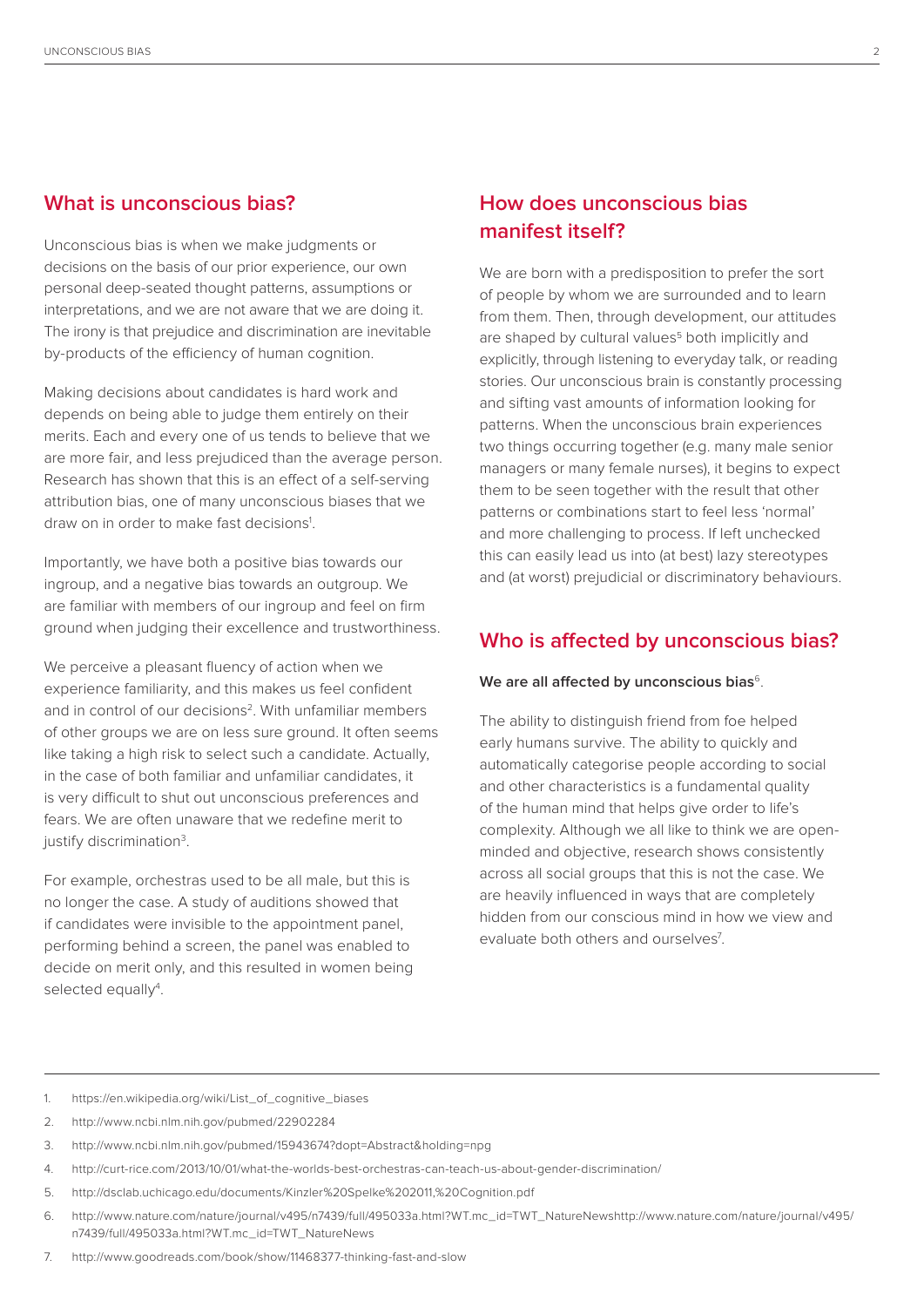## **The relationship between unconscious bias and behaviour**

A significant body of work now shows there is a direct link between unconscious bias and actual behaviour<sup>8</sup> – both in face to face situations and in paper-based analysis or assessment. We are likely to have unconscious preconceptions about people's competence, interests and behaviours. It is particularly when under time pressure or other stress that our hidden biases automatically come into play and take over the control of our actions or judgments.

Some now classic experiments in the US9,10 showed that white interviewers sat farther away from black applicants than from other white applicants, made more speech errors, smiled less genuinely and ended the interviews 25% sooner. Such actions were subsequently shown to diminish the performance of any interviewee treated that way, whether black or white. Another study examines the theory that women are perceived less favourably when they demonstrate leadership attributes often associated with men<sup>11</sup>.

Of course, it is complicated. Sometimes we think putting someone from an underrepresented group on a panel will solve the problem. However, different unconsciously held stereotypes can interact with each other. It is not always clear to which ingroup we belong, and it is not always easy to predict this for others. As a rule of thumb, our ingroup is the group we'd like to belong to. Understandably, this is often the group that is currently in power. Thus it is not surprising that women can be biased against other women, and people from black and minority ethnic (BME) groups against other people from the same BME groups.

#### **How do we identify unconscious bias?**

It helps to be aware of its existence. Once we accept that we will all quite naturally use subconscious mental shortcuts, then we can take the time to consider them and reflect on whether such implicit thought processes are inappropriately affecting the objectivity of our decision-making.

A striking demonstration of hidden bias is provided by Implicit Association Tests (IAT)<sup>12</sup>.

The test measures the speed with which you associate values of different concepts. For example, you are given the task of sorting pictures of men to the left and women to the right. You are also given words to sort into categories of science related or arts related. It turns out that you are faster to sort these words if science words are to be placed to the left where men have been placed and arts words to the right where women have been placed. The reason for this is that you unconsciously associate science with men and arts with women. If it's the opposite way around, your performance is more effortful and therefore slower.

There are such strong cultural stereotypes that they feel truthful, when research has shown over and over again, that they are not<sup>13</sup>. It is a sad fact that women's careers in science are blighted by such stereotypes<sup>14</sup>.

Another way of putting this is that we unconsciously discriminate in favour of things that feel 'natural' and 'right' as opposed to those that are less familiar, but might actually be correct. The very act of taking the IAT, which you can do<sup>15</sup>, can force hidden biases into the conscious part of the mind. It can be a sobering experience.

#### 8. http://spottheblindspot.com

- 10. http://www.sciencedirect.com/science/article/pii/0022103174900596
- 11. http://www.ncbi.nlm.nih.gov/pubmed/12088246?dopt=Abstract&holding=npg
- 12. https://en.wikipedia.org/wiki/Implicit-association\_test
- 13. http://news.sciencemag.org/math/2014/03/both-genders-think-women-are-bad-basic-math
- 14. http://www.pnas.org/content/111/12/4403.abstract
- 15. https://implicit.harvard.edu/implicit/takeatest.html

<sup>9.</sup> Reviewed in: https://books.google.co.uk/books?id=IWBW97v\_HPAC&printsec=frontcover&dq=The+social+psychology+of+interpersonal+discriminat ion&hl=en&sa=X&ei=GZ- nterpersonal%20discrimination&f=false